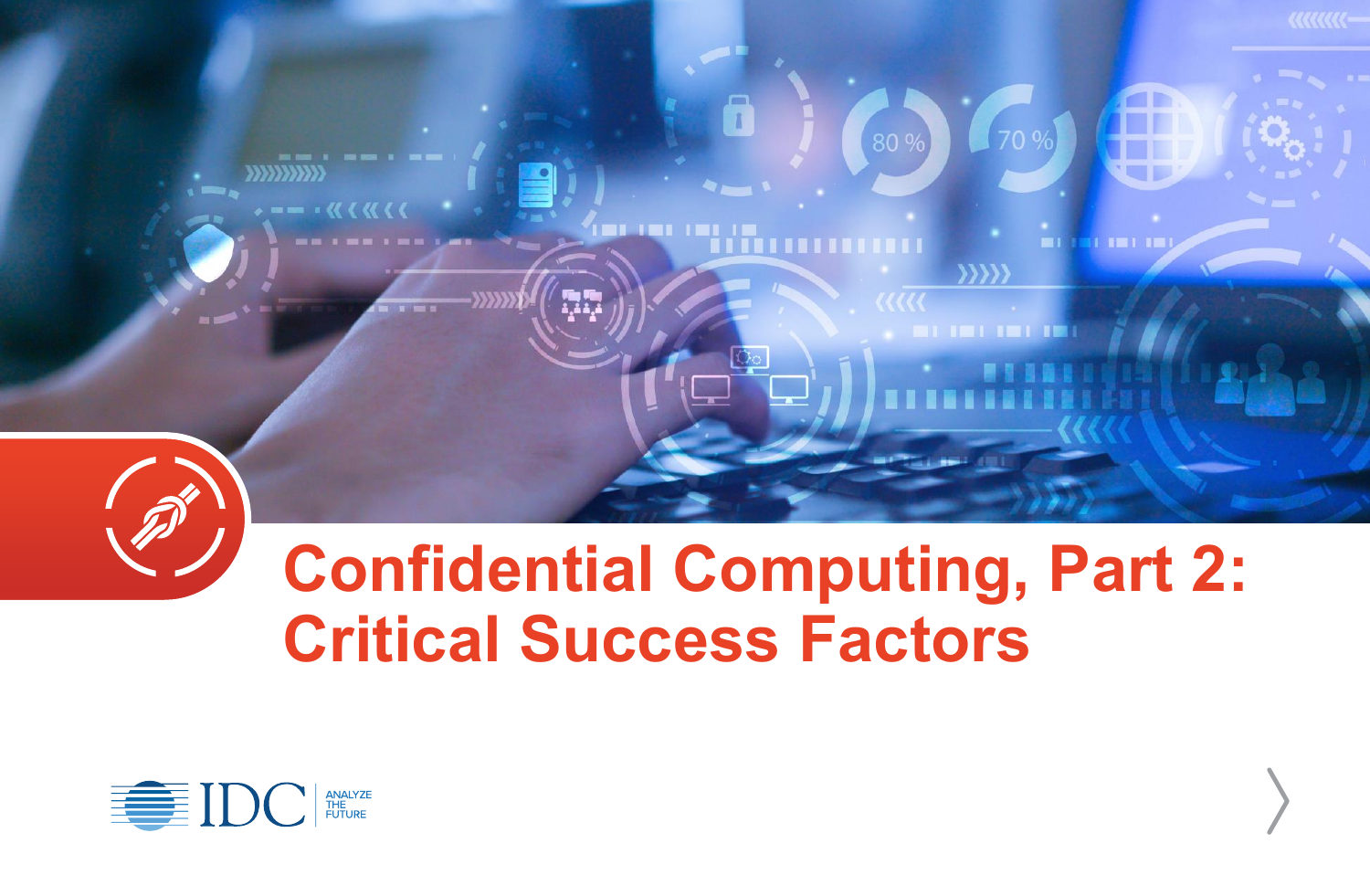With growing adoption of public cloud and hosted services, accompanied by fast-growing ecosystems of technology and software providers, organizations face an increased chance that their data can be compromised. Trusting third-party providers can be financially and reputationally risky – even damaging, at times – for organizations if they become the target of successful cyberattacks and data breaches.

Achieving greater profitability with a heightened sense of trust in today's digital environment means delivering business agility that is not only efficient but also effective in addressing data concerns, such as risk, security, privacy, and compliance. IDC's recent survey data identifies the top two drivers for organizational trust initiatives – improving risk management processes and securing private data. Data security is critical to success, particularly for enterprises in highly regulated industries.

In our first Confidential Computing installment, we discussed the technology and its promise to address security and privacy issues in public clouds (see *[Confidential Computing, Part 1: Extending the Circle of Trust to Public](https://bit.ly/3g6nBO6)  Clouds*).

The reality, however, is that Confidential Computing is still in an early adoption phase – offerings remain fragmented and characterized by inconsistent approaches that limit the potential for multi-cloud implementations. To date, most Confidential Computing platforms or services are typically targeted at limited use cases, such as fraud detection in the financial world. The Confidential Computing Consortium – Microsoft and Google are members but, notably, Amazon is not – is trying to drive standardization of this technology.

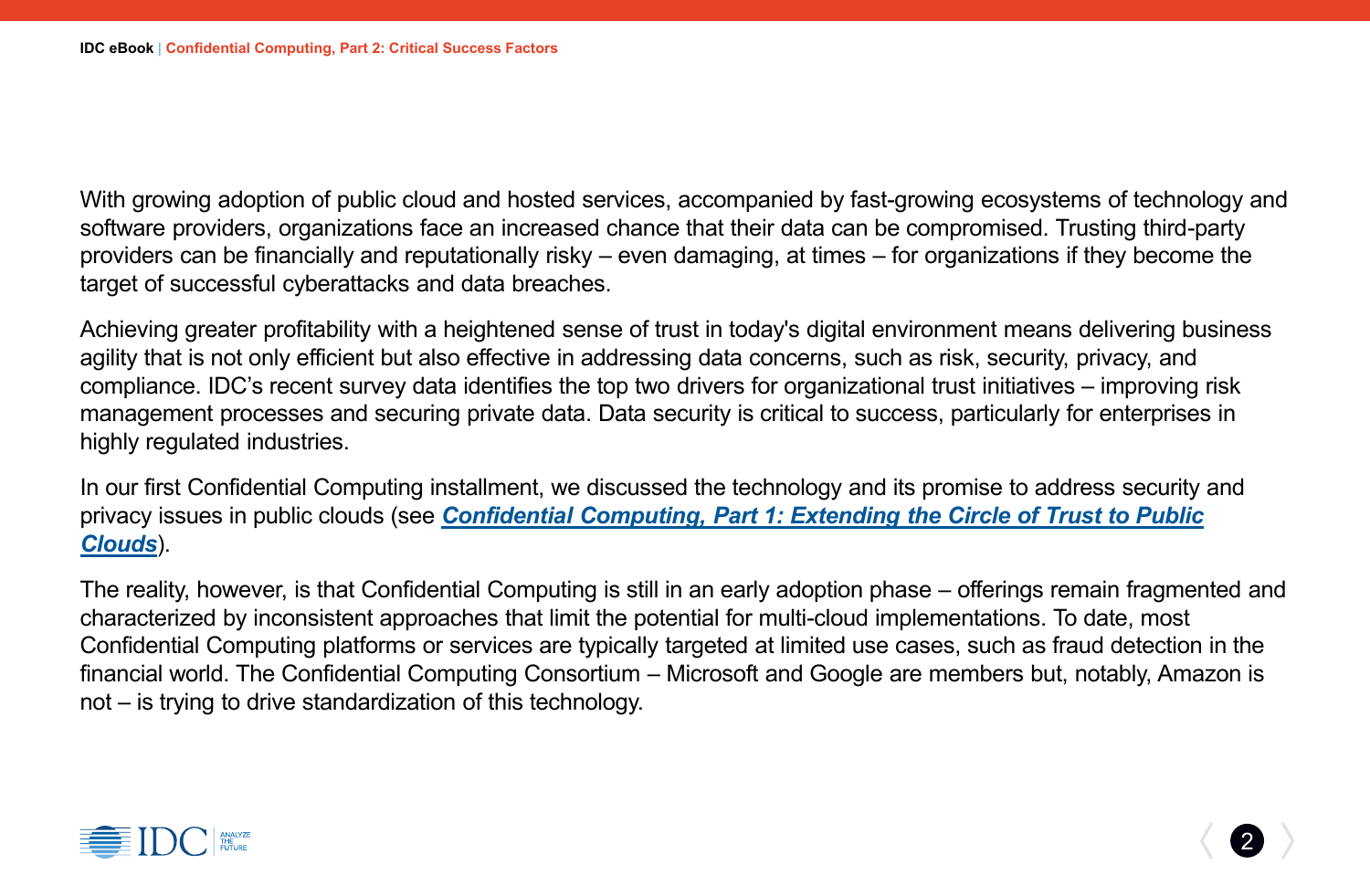## **Confidential Computing: Key Considerations**

When evaluating Confidential Computing, end-users should define efficiency and quality metrics that will ultimately drive successful implementation:

#### **Efficiency Metrics:**

- **Adaptability** How easily can the technology emulate real-world workloads?
- **Cost** What is the appropriate balance between risk assessment and cost-effectiveness?

### **Quality Metrics:**

- **Technical Assurances**  Are public cloud providers providing demonstrable assurances to address customer requirements for security, privacy, and compliance?
- **Trusted Ecosystems**  Can you work with partners to create a hardened supply chain that provides the underlying infrastructure and software?

*"Specific to healthcare, the challenge will be funding it, because most of the research is funded through grants. So, it requires a level of sophistication by the researcher to document, describe the benefits, the use cases themselves, the reasons why they're using these solutions. Again, typically that's why we collaborate directly with AWS, with Microsoft, because we need some of that (technical) interaction with them to ultimately get the grant funding."*

*- CIO/CISO of a healthcare university and hospital*

3

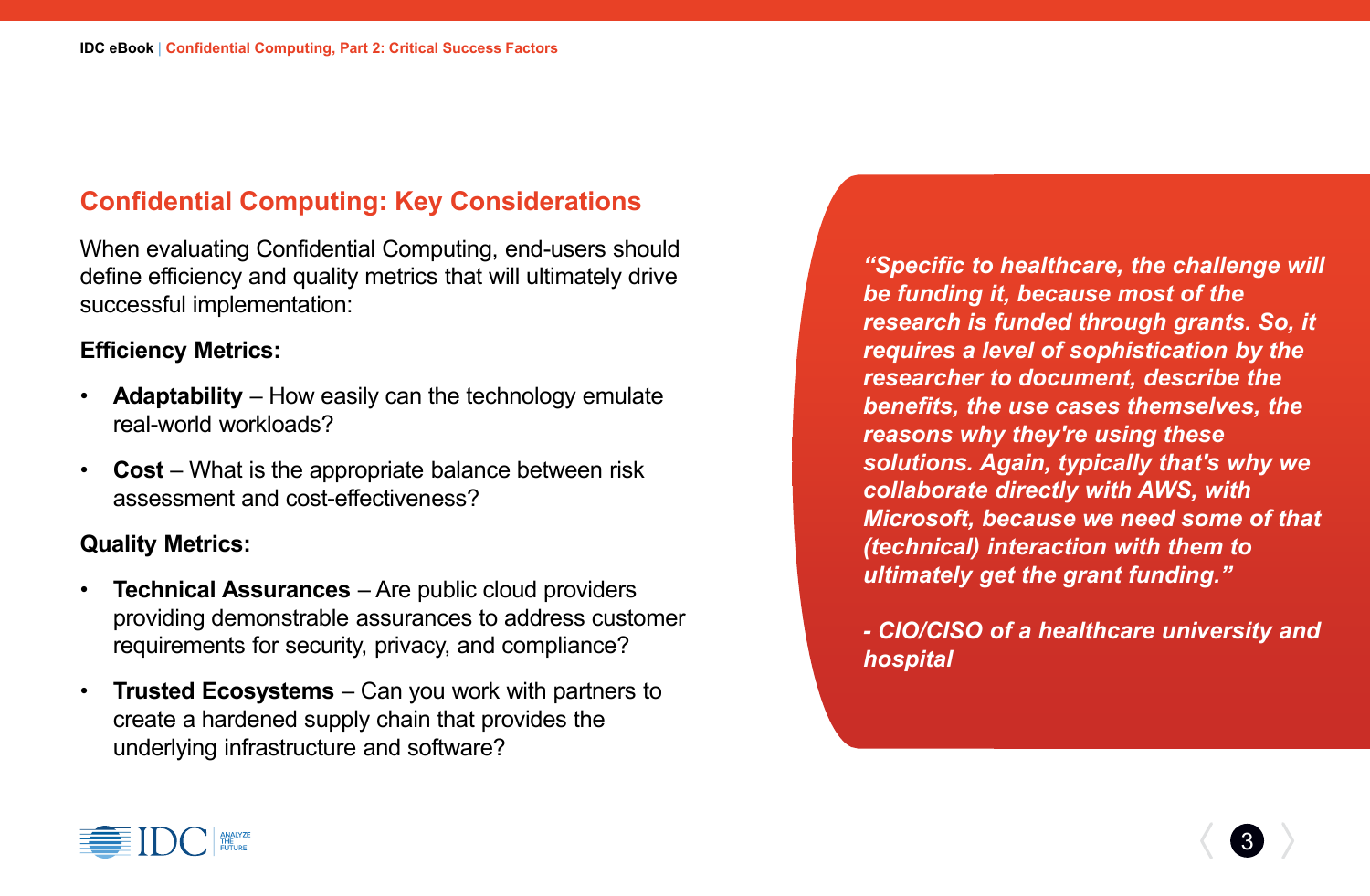In addition, IDC urges end-users to understand and embrace the following key consideration when evaluating and adopting Confidential Computing:

**Data Authority & Ownership** – Regardless of where data resides (on-premises or in the cloud), customers are responsible. In addition to reputational damage, data breaches have significant financial impacts.

**Data Privacy** – Public cloud providers store exabyte-scale data of thousands of enterprise customers, exposing them to severe reputational damage for willingly or inadvertently disclosing sensitive data

### **Confidential Computing in Public Cloud: Adoption Viewpoints**

| <b>IDC's Adoption</b><br>Scenario<br><b>Viewpoints</b><br><b>What it Means</b><br>for Business<br><b>Executives</b> | <b>Adoption</b>                  | IDC's Future of Trust survey data reveals that the top two<br>drivers for organizational trust are improving risk management<br>processes and securing private data.                       |
|---------------------------------------------------------------------------------------------------------------------|----------------------------------|--------------------------------------------------------------------------------------------------------------------------------------------------------------------------------------------|
|                                                                                                                     | <b>User Profile</b>              | Highly regulated industries, such as Finance and Healthcare,<br>that need to protect intellectual property and sensitive data<br>while collaborating with partners and using public cloud. |
|                                                                                                                     | <b>Use Case</b>                  | Procesing petabyte+ scale datasets in secure, isolated, and<br>collaborative environments that will drive brand, reputation,<br>and profitability as outcomes of trust.                    |
|                                                                                                                     | <b>Metrics</b>                   | Reduced number of sensitive data leak/breaches and reduced<br>privacy related complaints and fines from customers and<br>regulators.                                                       |
|                                                                                                                     | <b>Customer</b><br><b>Impact</b> | Customers will realize greater agility in leveraging extensive<br>datasets with trusted outcomes.                                                                                          |

*Source: IDC, Confidential Computing in Public Cloud: Extending the Circle of Trust, April, 2021*

4

As enterprises move on-premises workloads to hybrid/multi-cloud environments, they will need to rely on third-party assurances for data authority and ownership while addressing interoperability concerns. Several public cloud providers offer operational assurances that they will not share customer data with third parties. However, customer data can still be subject to potential disclosure if subpoenas are issued to public cloud providers.

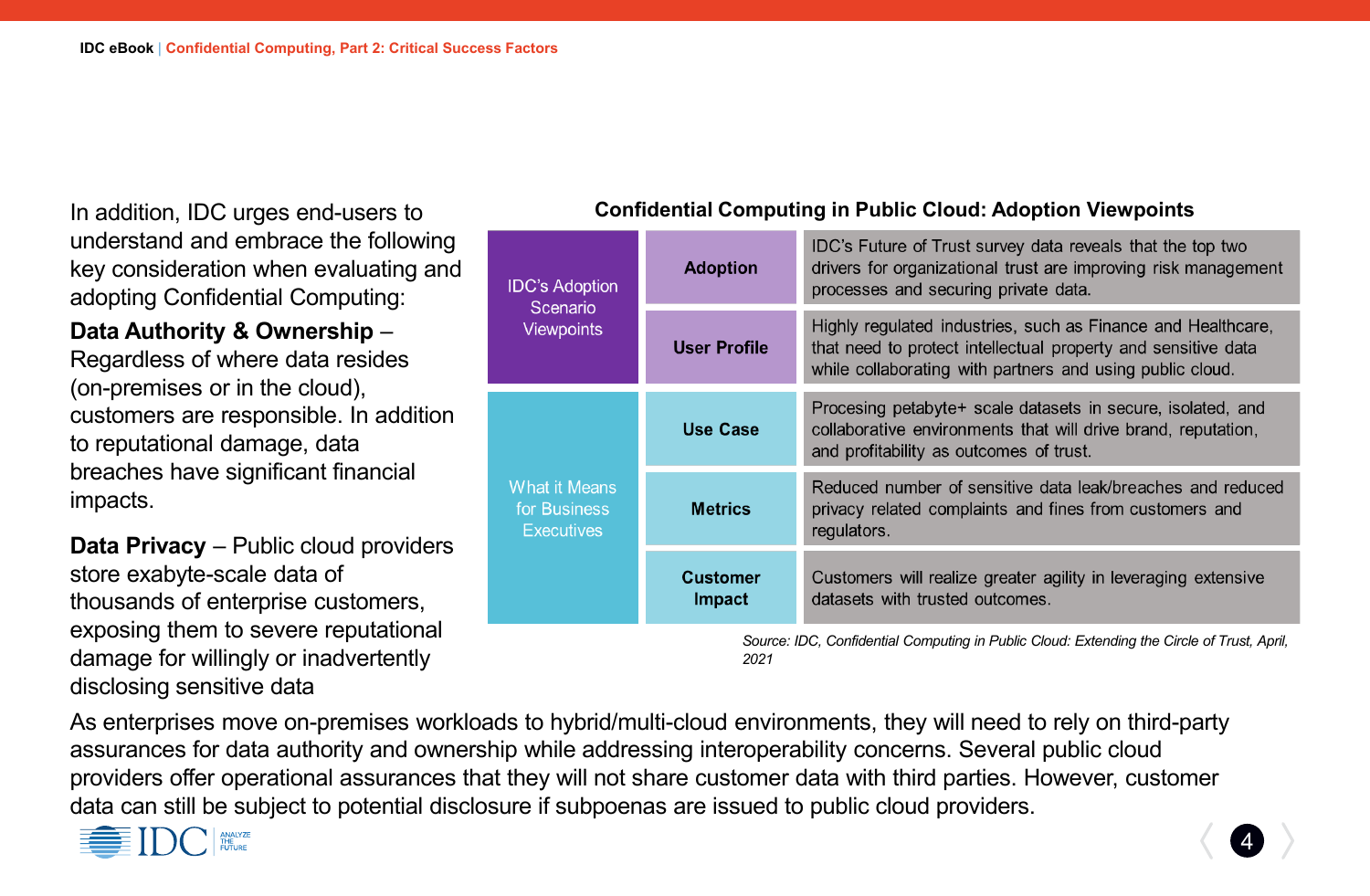Lack of standardization remains a critical issue. Confidential Computing offerings are fragmented. Inconsistent approaches often lead to de facto vendor lock-in, which benefits neither customers nor suppliers. The Confidential Computing Consortium is trying to address this issue, but still lacks participation from key players – notably Amazon

With the increased sophistication of side-channel attacks, a strongly vetted ecosystem is imperative. Trusted – and limited – ecosystems are critical to maintaining technical assurances for data security and privacy. And, as with all technology solutions, organizations will need to identify – and optimize – the required financial investment. They will need to find the right balance between risk exposure and cost.

In addition, several in-depth interviews with customers who have deployed or are deploying Confidential Computing has revealed that the acquisition and retention of skilled talent are important success criteria. If the appropriate talent is not readily available in-house, enterprises can partner with service providers that can offer support.

#### **Confidential Computing in Public Cloud: Snapshot**

| <b>Technology Description</b>                                                                                                  | <b>Adoption</b><br>Low Med High                                                                                                             |
|--------------------------------------------------------------------------------------------------------------------------------|---------------------------------------------------------------------------------------------------------------------------------------------|
| A technology that eliminates the<br>data security vulnerability by<br>protecting data-in-use.                                  | It's still in its infancy and limited<br>to a few use cases across highly<br>regulated industries dealing with<br>large sensitive datasets. |
| <b>Benefits</b>                                                                                                                | <b>Risks</b><br>Low Med High                                                                                                                |
| Protect sensitive data (even while<br>in use), collaborate securely,<br>leverage cloud computing for<br>sensitive workloads.   | The lack of standardization,<br>inconsistent product/service<br>approaches, and lack of skilled<br>personnel are major risks.               |
| <b>Critical Success Factors</b>                                                                                                | <b>Investment</b><br>Low Med High                                                                                                           |
| <b>Standardization, transparent</b><br>technical assurances that data<br>remains secure and applicability<br>to new use cases. | Implementation requires a deep<br>understanding of risk, security,<br>and privacy requirements, as well<br>as skilled staff.                |

*Source: IDC, Confidential Computing in Public Cloud: Extending the Circle of Trust, April, 2021*